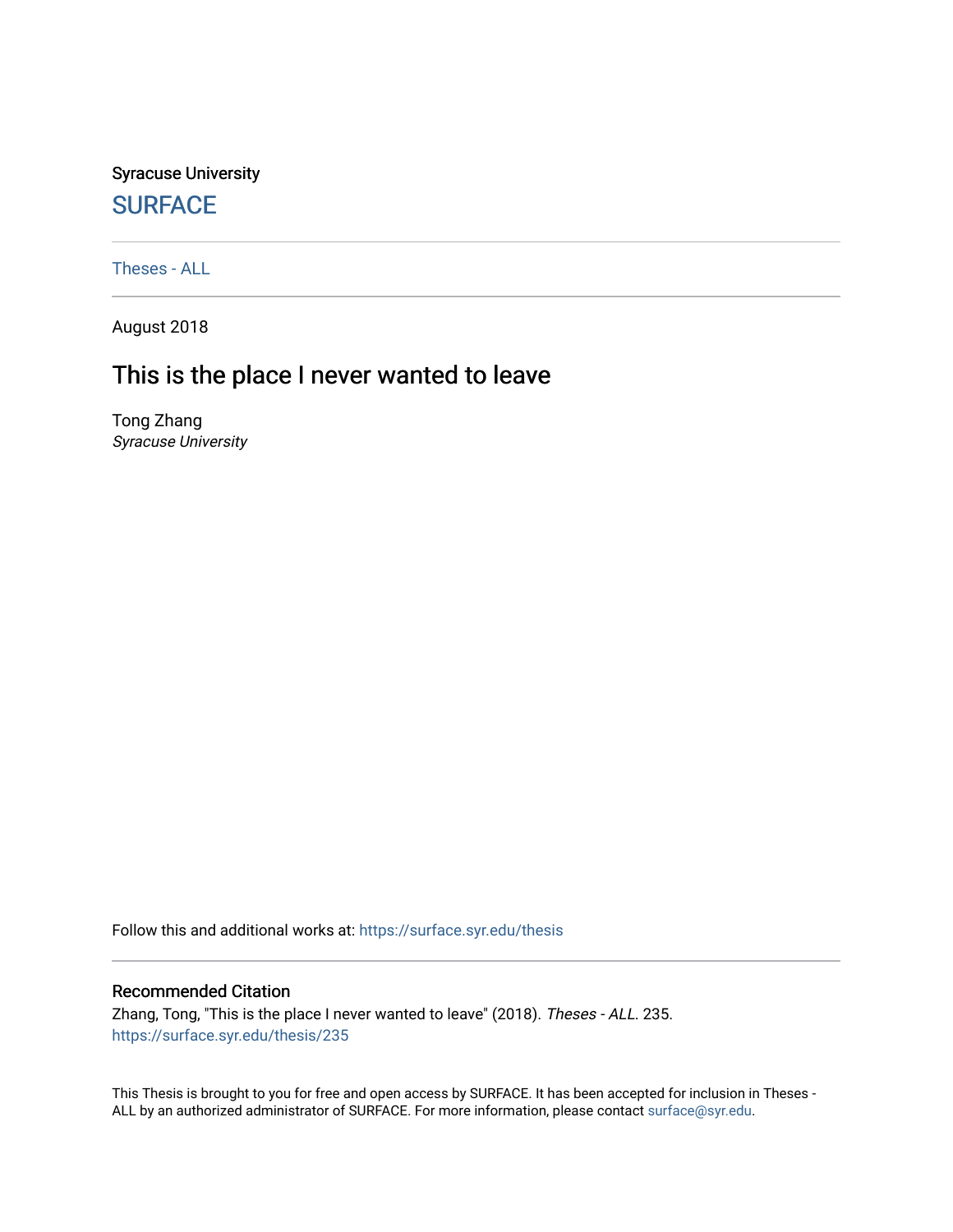# **ABSTRACT**

 This article intends to explain how I embody my experiences through image-making, as well as where my resource materials come from and how they support my practice. In addition, I want to reflect on how personal experiences construct my vision of reality and how I attempt to bridge the gap between the personal and the universal. My work focus on emotions that are triggered by ordinary daily moments, thereby encouraging the viewer to bring their own experiences to the context. In this article, I will talk about the relationship between emotions inspired by ordinary moments, the experience of having a sense of wonder, and my perception about darkness and light. I will reference some of my work and work of other artists as examples to explain why those elements are the important components in my thinking process, and how they function in supporting the context of my painting practice. This article will provide an opportunity for me to reflect on and share my experience as an image maker and will be beneficial to my practice in the future.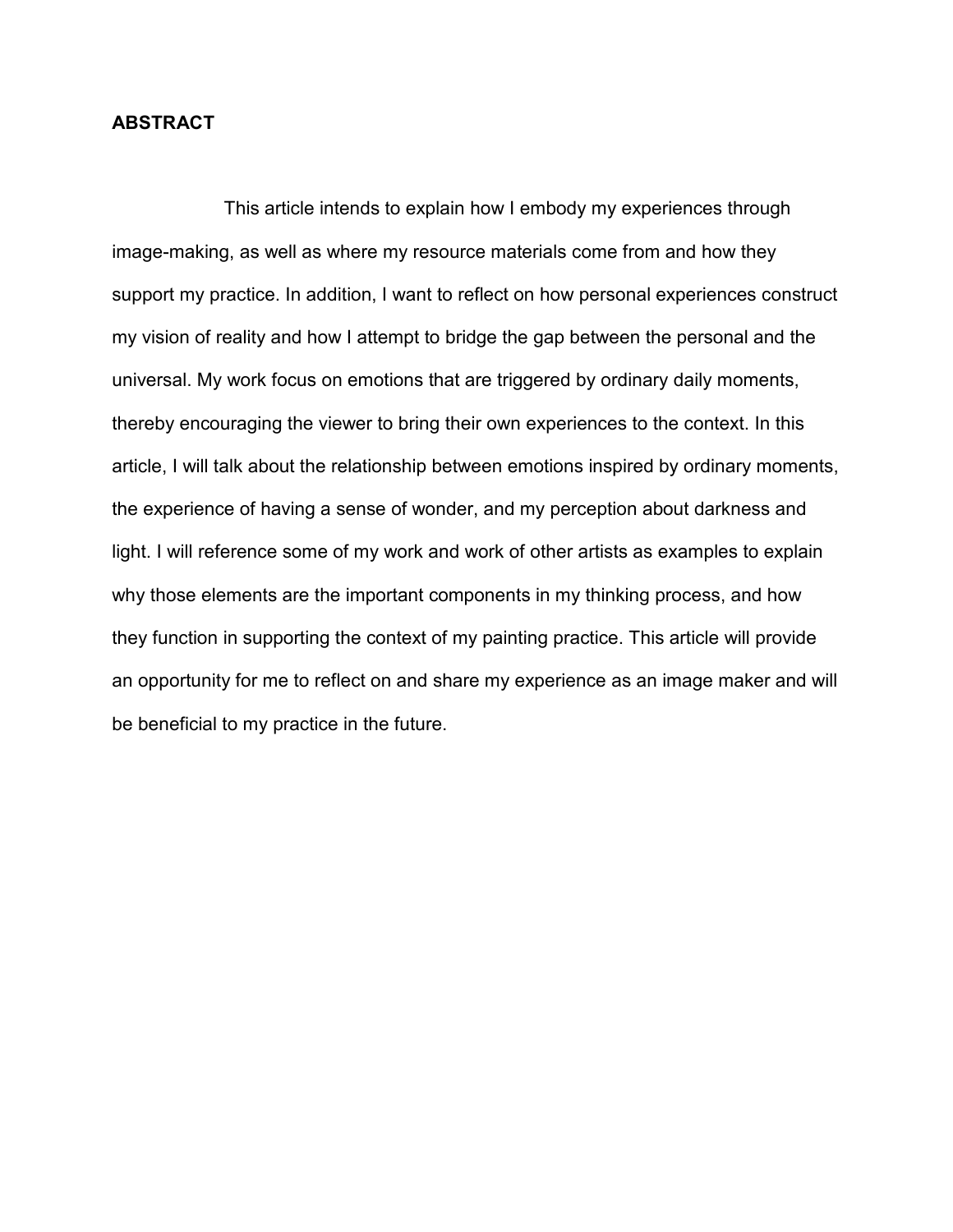# THIS IS THE PLACE I NEVER WANTED TO LEAVE

by

Tong Zhang

BFA, Xi'an Academy of Fine Arts, 2002

MFA, China Academy of Art, 2010

Thesis

Submitted in partial fulfillment of the requirements for the degree of Master of Fine Arts

in Painting

Syracuse University

June 2018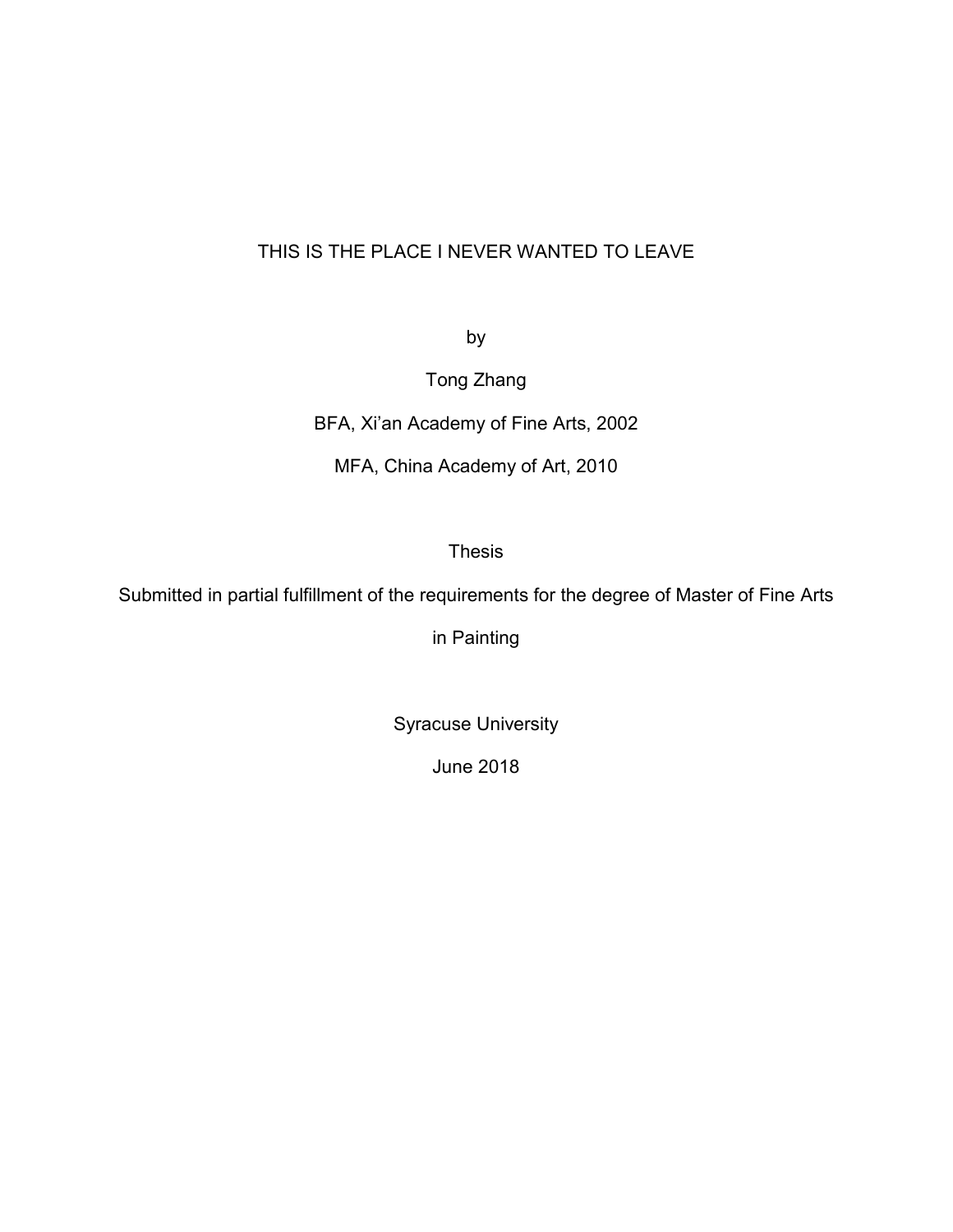Copyright © Tong Zhang 2018 All Rights Reserved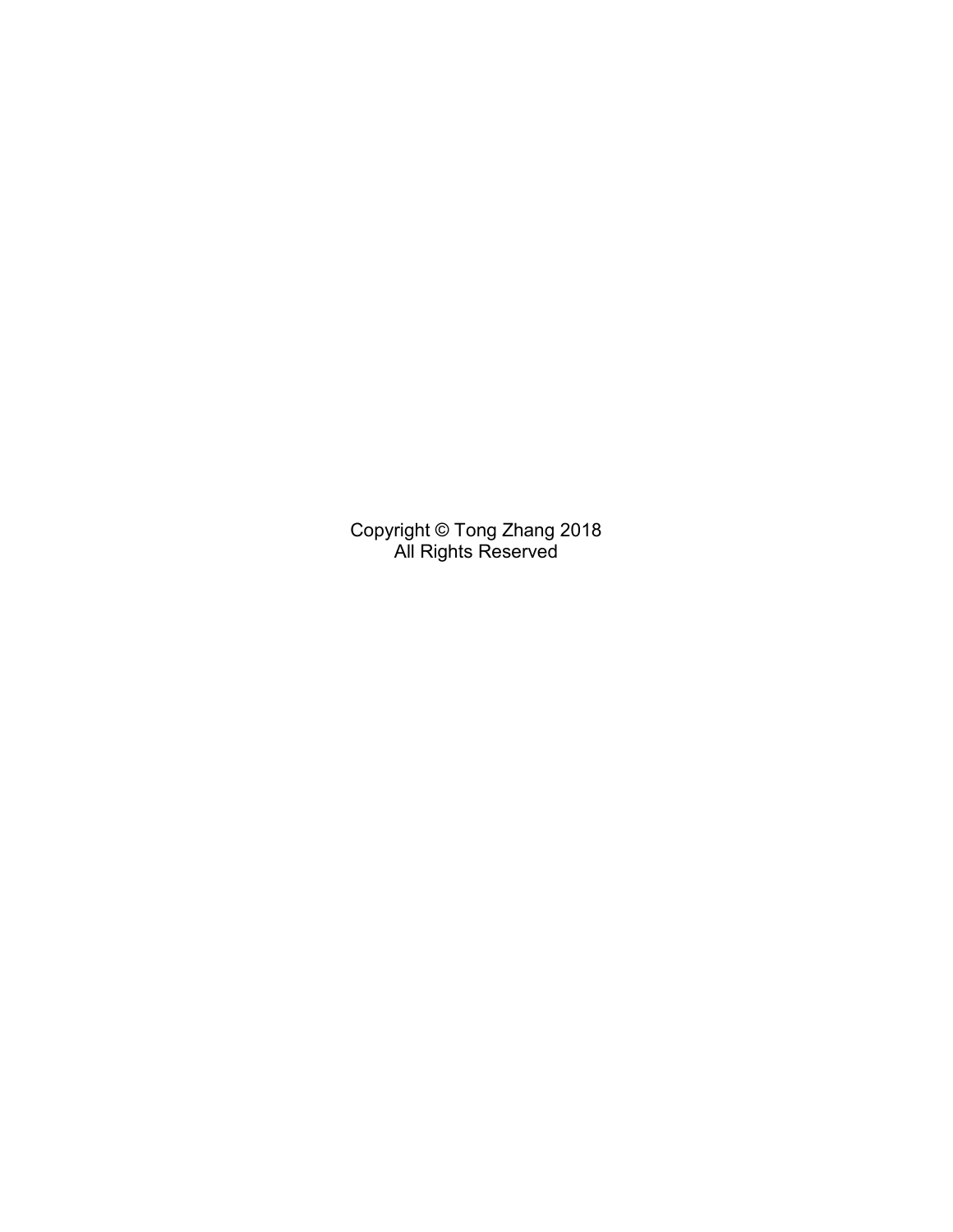# **TABLE OF CONTENTS**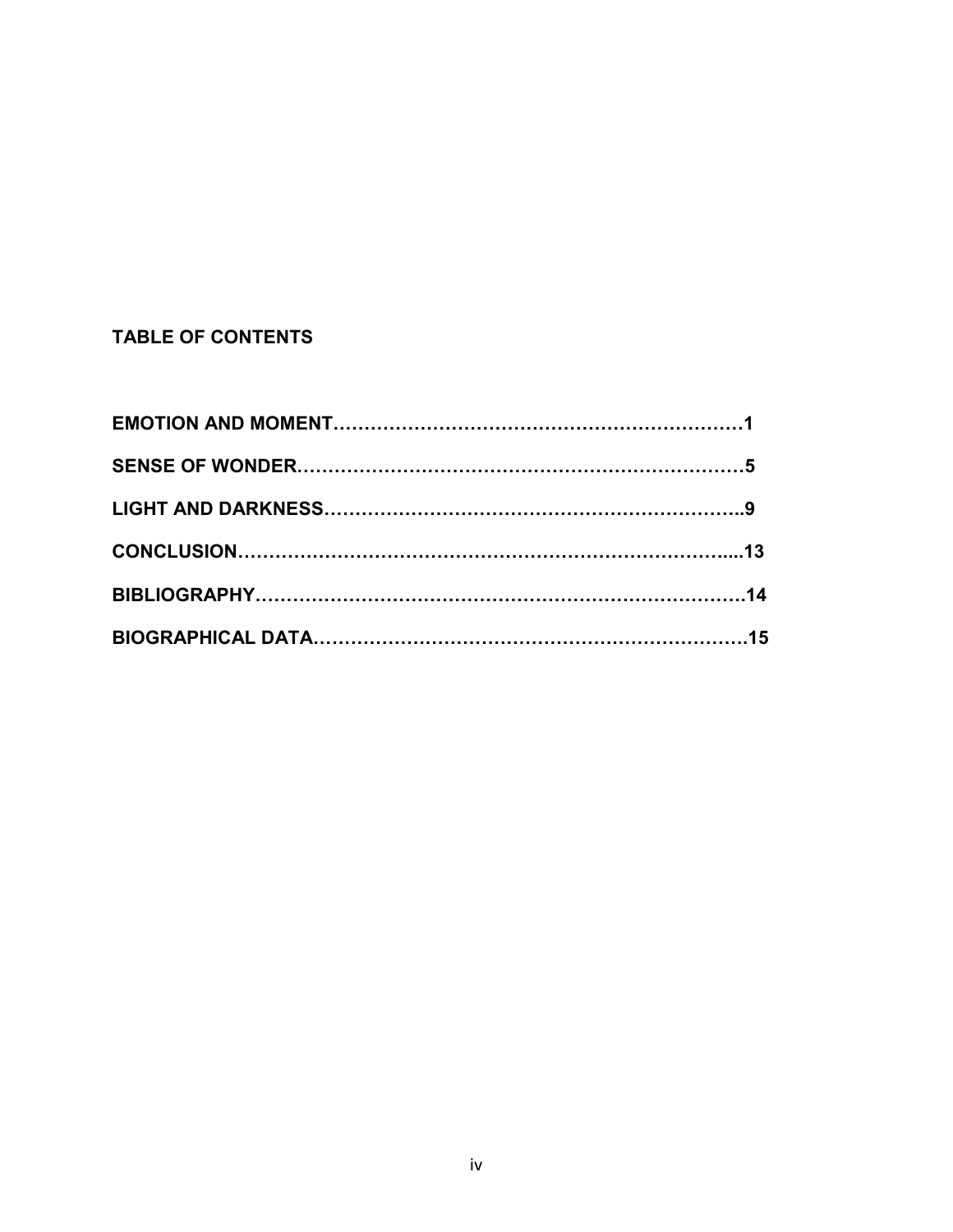## **THIS IS THE PLACE I NEVER WANTED TO LEAVE**

Don't leave. Please. Stay. It's nice to be in the dark, Right? You can relax a little. No brittle smiles. No air kisses. No sarcasm. Forget the stress. The worry. The petty skirmishes. Life is too short. Too short for cruelty. Close your eyes.

——Barbara Kruger

#### **EMOTION AND MOMENT**

 For me, the daily world is saturated with poignant moments. Even the most ordinary kinds of moments elicit essential emotions. I pinpoint the emotional potential in each of these moments, then I address the association between observing and engaging. I intend to create occasions in which affective experiences can be fully addressed while still leaving the viewer in a state of unknowing. In this state, what may at first seem familiar begins to disappear and the viewer is left with questions. Imagination and assumption are spontaneously stimulated at that moment and generate a sense of curiosity and wonderment as viewers' attempt to reach the answer.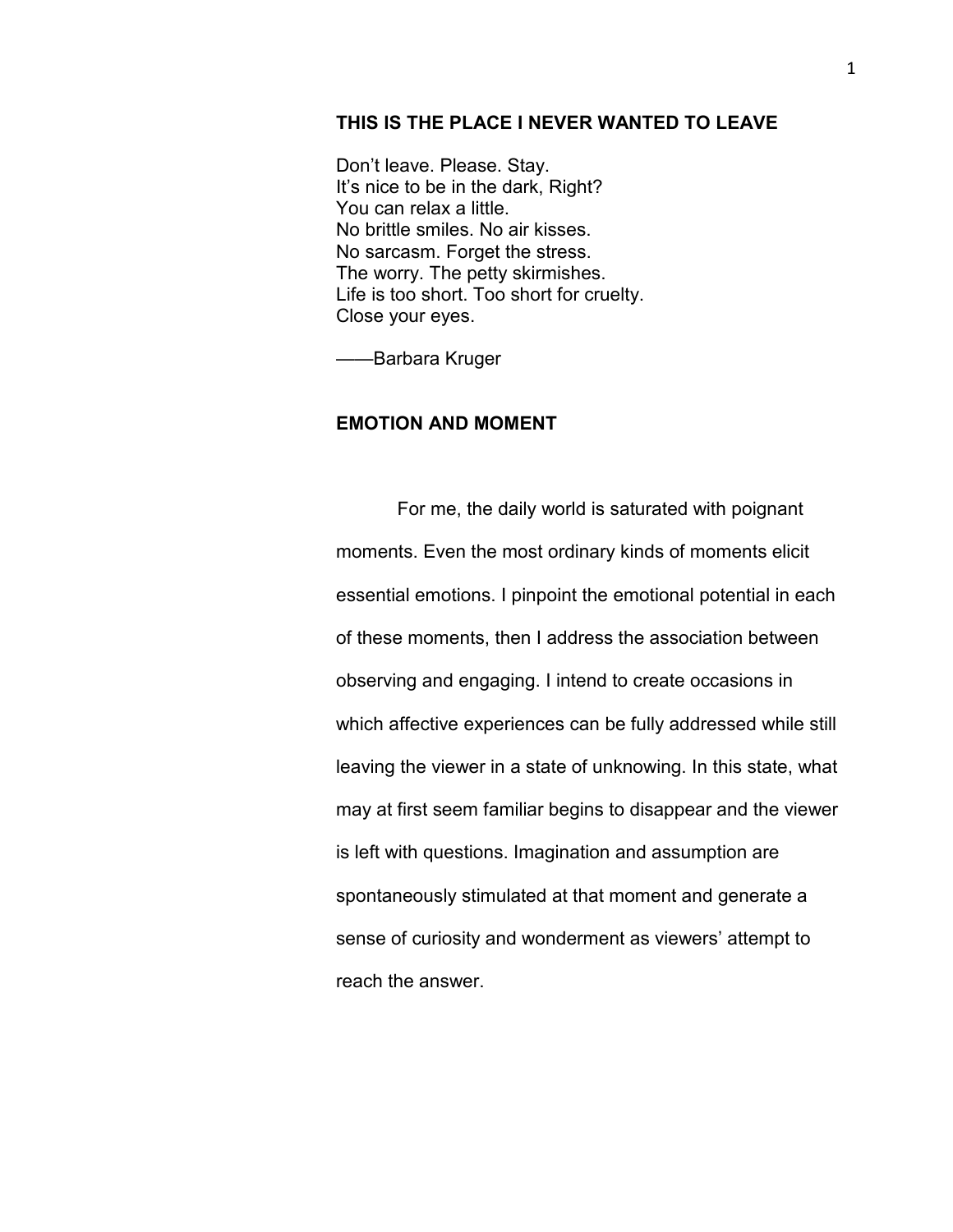

*Birthday Party, 2016* 

*Figure 1*



*Swimming Pool, 2016*

*Figure 2*



*Banquet, 2017*

*Figure 3*



I consciously search for moments that can stimulate my emotions and trigger a sense of awareness in me. I'm not as interested in exploring what happens beyond that moment; the experience of being conscious of my feelings is what matters most. A sense of curiosity then inspires me to intensify my emotion and I wonder, "What if a birthday party with shining presents, delicious food and a celebratory atmosphere is covered by a gloomy shadow?" (Figure 1) "What if a relaxing swimming pool is filled with still dark water?" (Figure 2) "What if a fancy banquet is attended by no one?" (Figure 3) Moments from my past experience serves as resource materials and drive the conceptual expression of my work. For example, when I look at an image of people laughing, I am affected by that moment of laughing as this happiness reminds me of a past experience that causes sadness. I am surprised by my emotional response and curious why I feel sad from this happy image. This emotional response inspires me to create an image addressing that sad feeling, and the curiosity allows me to arrange a system to explore the basis of why I respond to a moment in a particular way and how to explore the relationship between past and present. (Figure 4) *Figure 4*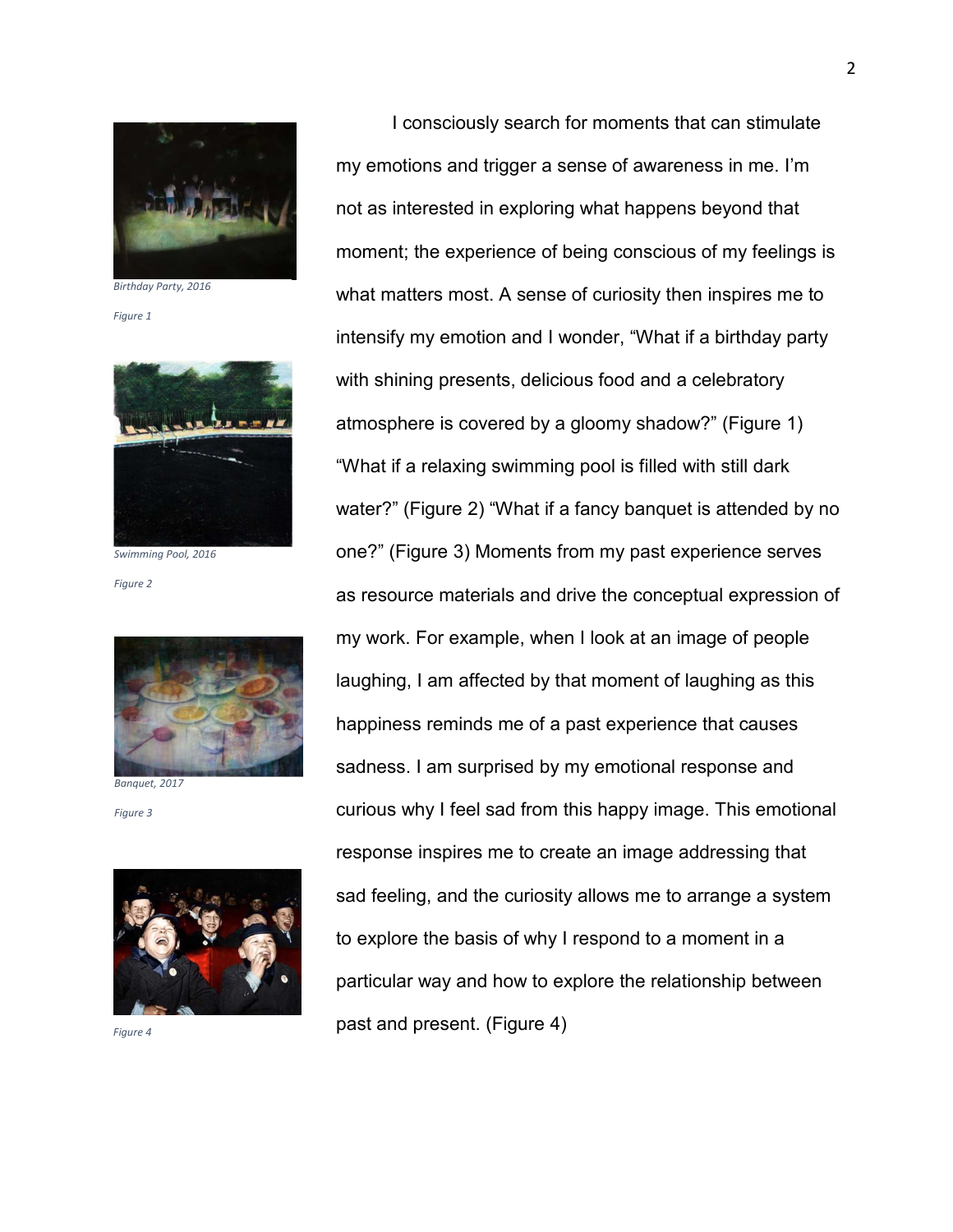

*James Turrell, Skyspace, 2013 Figure 5*

l

Familiar moments that at the same time trigger a distance from the familiar lead me to a state of self-reflection and self-awareness. James Turrell's light installation "Skyspace" takes advantage of this mental effect and offers occasions to "activate a heightened sensory awareness that promotes discovery".<sup>1</sup> Accordingly, serious and careful looking becomes necessary. (Figure 5) "Turrell hopes to coax the viewer into a state of self-reflexivity in which one can see oneself seeing".<sup>2</sup> For me, Turrell's question is, "How does one engage the viewer in intense self-reflection by staging a moment in which there is nothing special?"

Through my work I aim to create occasions where the viewer will be consciously and unconsciously asking the questions, "What am I looking at?" and "Why this is important?" and will hopefully then be engaged in serious self-reflection to form their answers and perceptions. It's mush like the experience of looking at a historical image where, because of our absence from that period of time, we lack access to the context. It stimulates our curiosity and drives us to seek what we can associate with in order to form a personal connection. Conceptually, figuring out the original

<sup>1</sup> Nancy Spector, https://www.guggenheim.org/artwork/4090, 1992

<sup>2</sup> Nancy Spector, https://www.guggenheim.org/artwork/4090, 1992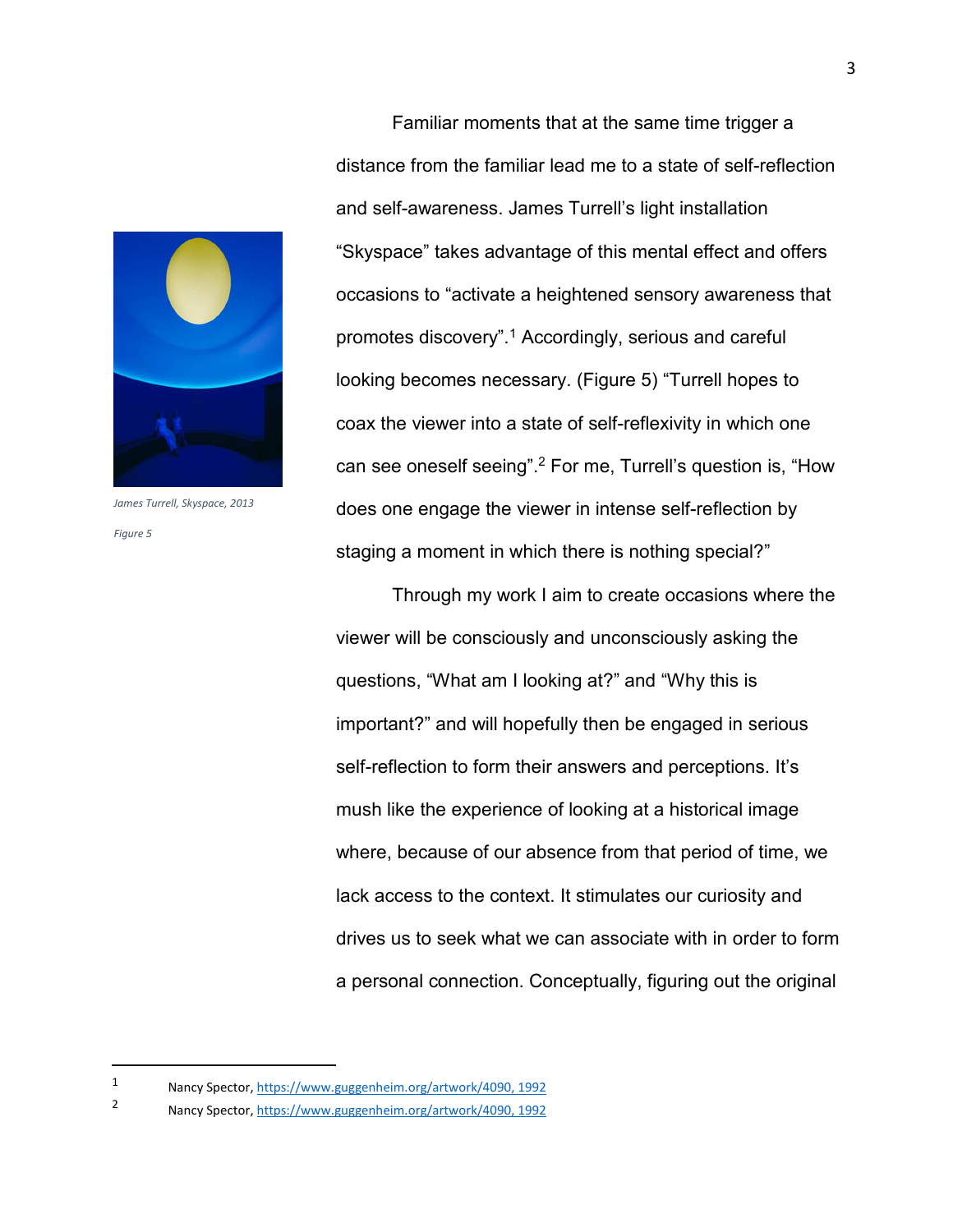*Laughing Room, 2017*

*Figure 6*



*Story Time, 2017*

*Figure 7* 

relationship between this orchestrated happening and their own experience, looking for associations to fill the gap. My project titled "For Future" is aiming to illustrate this experience. Two paintings, one of people laughing and one of people with their backs to the viewer, are installed on opposite sides of a room. A narrative is presented between these two paintings and the viewer is asked to consider their emotional reaction. Viewers may laugh along with the laughing figures in my painting or feel humiliated at the thought of being laughed at. (Figure 6) Viewers may feel left out or simply be curious by what they cannot see in the painting with everyone's back toward them. (Figure 7) These mixed feelings pervade the space and provoke selfexamination, along with the wonder of why these figures are

laughing, and what these figures are focusing on.

meaning of the image is unnecessary, but figuring out how to

form a personal connection becomes essential. This is the

experience I have had, and I want to place the viewer in a

similar position that makes them feel that something is

familiar but different. They will become aware of the

## **SENSE OF WONDER**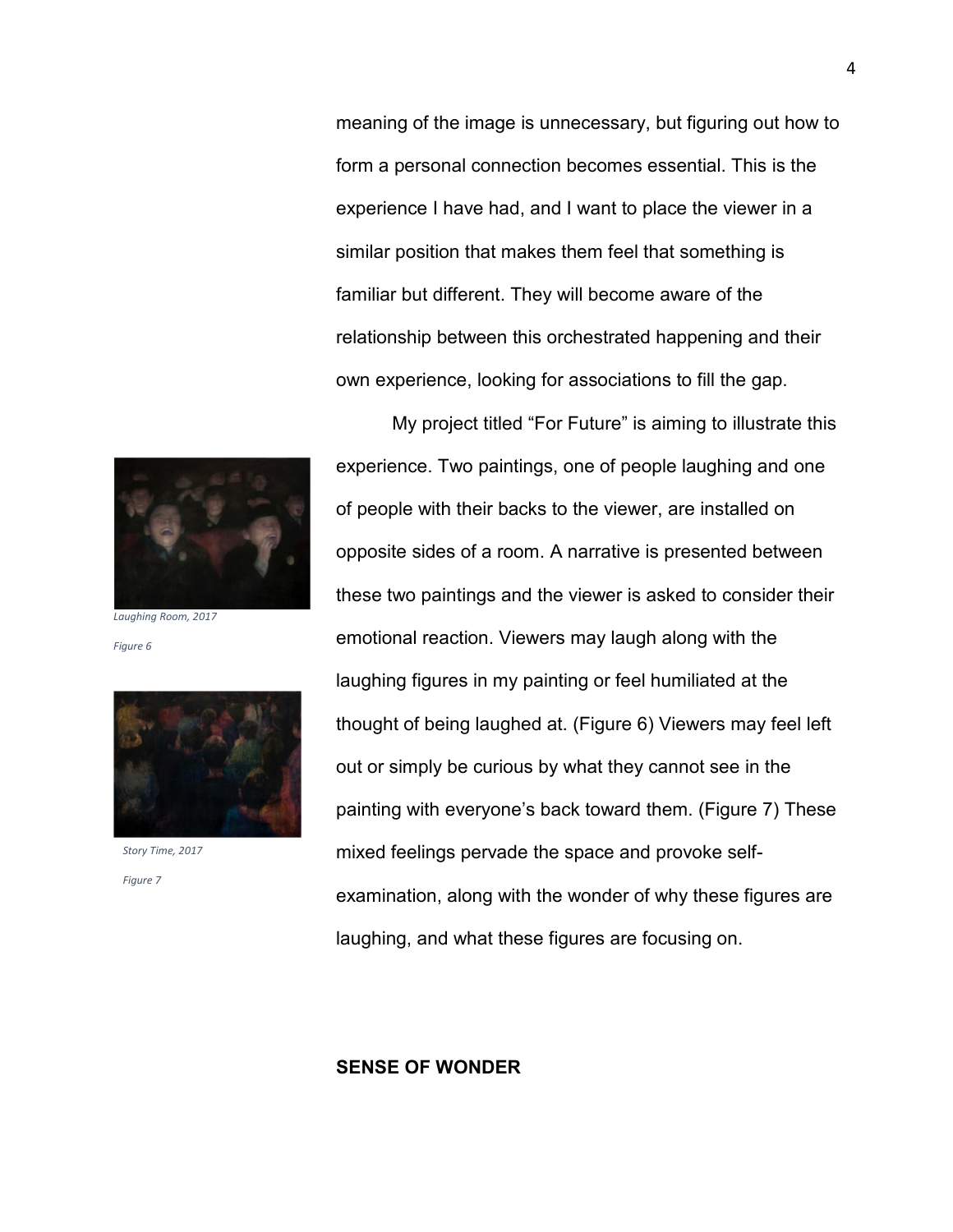"Sense of wonder is a feeling of awakening or awe triggered by an expansion of one's awareness of what is possible or by confrontation with the vastness of space and time."<sup>3</sup> "It associates the experience with that of the "conceptual breakthrough". In many cases, it is achieved through the recasting of previous narrative experiences in a large context. It can be found in short scenes and it can require entire novels to set up."<sup>4</sup> Although to have a sense of wonder is unpredictable, being dependent on time and space and, more importantly, the mental state, it allows my mind to sense a reality that is beyond its physicality. In other words, it inspires me to envision the "possibilities of becoming".<sup>5</sup> For me, a sense of wonder contains the significant information that helps transport my mind to an inner world. I feel honest with myself when I am confronted with a sense of wonder, but also experience a sense of disorientation that makes me gravitate toward forming the emotional connections.

1

<sup>3</sup> Prucher, Jeff (ed). Brave New Words. The Oxford Dictionary of Science Fiction, Publisher: Oxford University Press, 2007

<sup>4</sup> Wikipedia, https://en.wikipedia.org/wiki/Sense\_of\_wonder#cite\_note-1, February 1, 2018

<sup>5</sup> Simon O'Sullivan, The Aesthetics of Affect: thinking art beyond representation, Publisher: ANGELAKI journal of the theoretical humanities volume 6#3, December 2001, p.130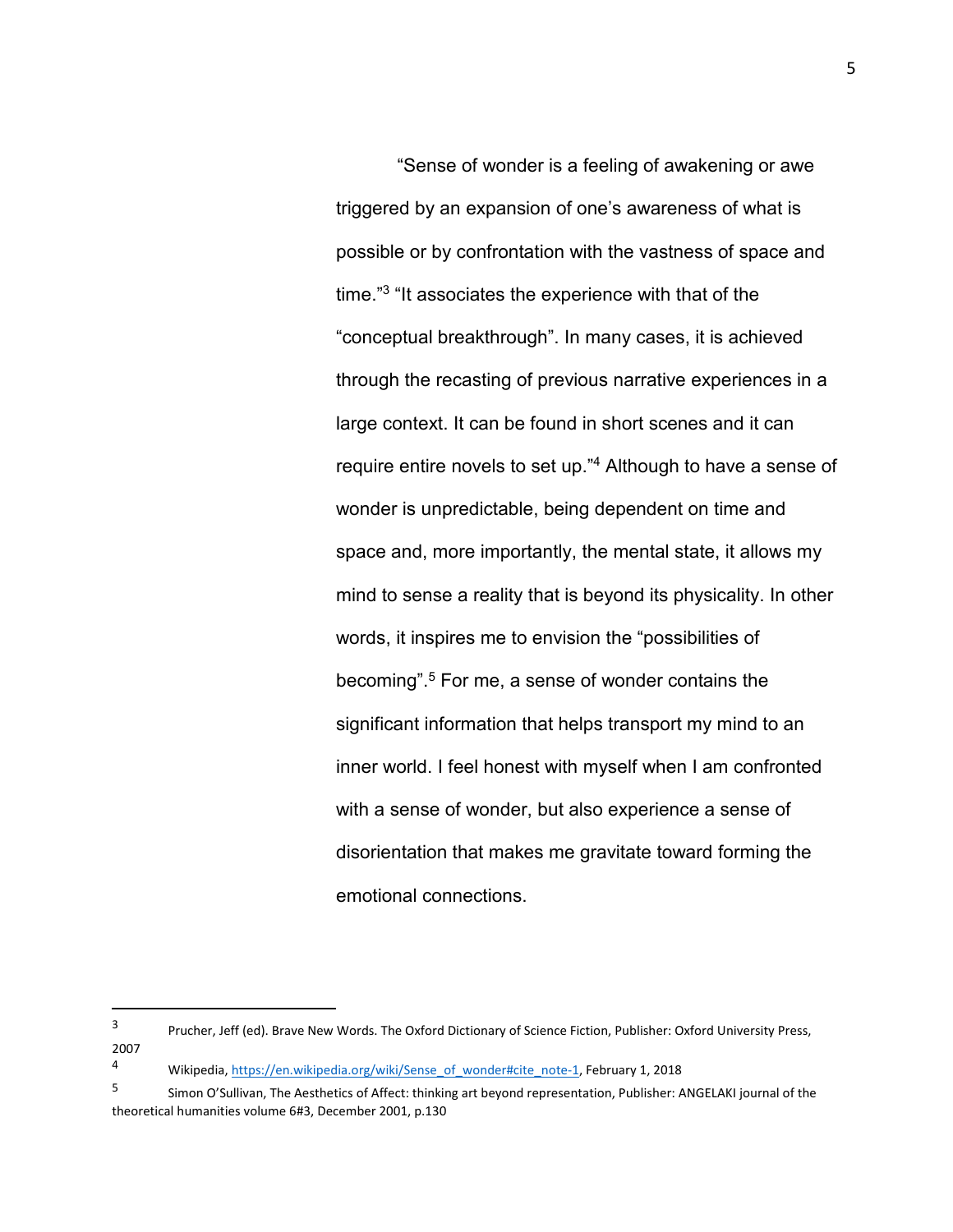I am fascinated by times of experiencing a strong sense of wonder and appreciate being surrounded by pure feeling. It's a time of stopping my mind from assessing physical phenomena and being fully absorbed into my inner reality, where I feel peaceful and inspired while contemplating the pure feeling itself. Assumption, suspicion and logic fade away as the peaceful consciousness emerges. I simply experience life in this space of tranquility, without being disturbed by the thoughts or dreams or desires of the mind. There is no expectation or urgency, no rationality or judgment, only intuition and instinct. I want to reach that pure state in my practice as an artist, where I can simplify the complexity of daily life in order to approach that purity and produce moments of wonder through imagemaking.



My mind becomes saturated with time in that state where lived experience has been transformed into a spiritual occurrence. While painting, I simply sense time passing away, and there are no such intellectual thoughts needed to support my process in that state. Consequently, I become sensitive to those small differences that appear on the painting surface and I'm fascinated with learning how to perceive them. They represent the most direct evidence of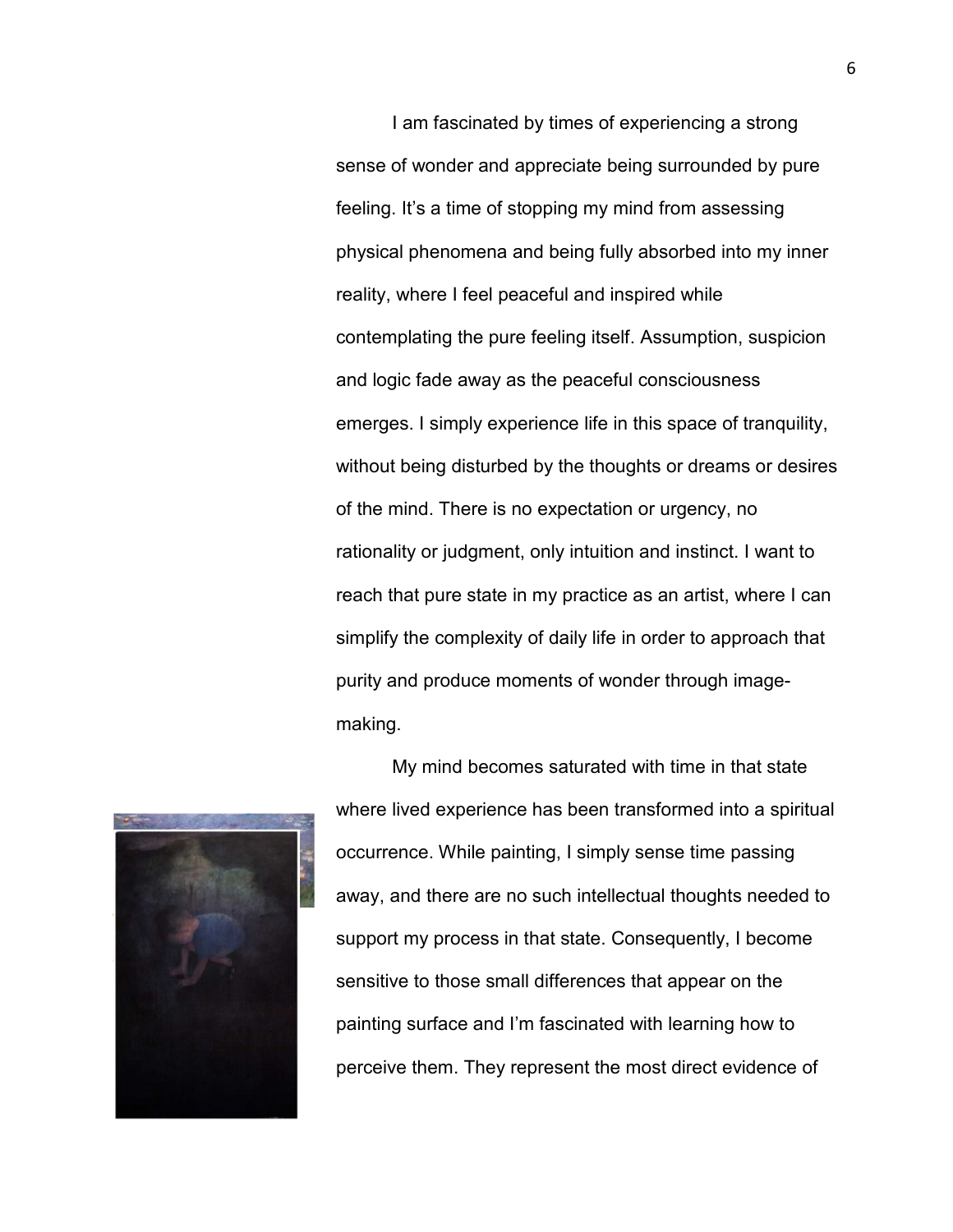pure feelings. These instances allow me to deeply experience spiritual occurrences and incorporate them into my work. It is similar to Monet's *Water Lilies*. (Figure 8) "Although working from nature, Monet filtered nature through wonderment and imagination. The emphasis shifted from the subject matter to the feelings it evoked in the artist, and from a cognitive to an intuitive response in the viewer".<sup>6</sup> In my work, *Researching*, (Figure 9) I create a dark and hazy atmosphere to evoke a transcendent experience with water, through which I was able to "induce feelings of physical disorientation, destabilization and transcendence in the viewer."<sup>7</sup>

I am looking for a way to achieve that mental state through my practice and eager to amplify those pure feelings in my work. I believe my practice lies in the power to be able to reach this mental space and that the sense of wonder plays an important role in gaining access to it. Hiroshi Sugimoto's series of photographs, titled "Time Exposed", also possesses pure feelings and a sense of wonder. Hiroshi Sugimoto uses a Time-Lapse technique to enhance the influence of time and to let light slowly penetrate through the



*Figure 10*

1

<sup>6</sup> Katharine lochnan, Roald Nasgaard, Bogomila Welsh-Ovcharov, Mystical Landscapes From Vincent Van Gogh to Emily Carr, Publisher: the Art Gallery of Ontario and DelMonico Books. Prestel, 2016. p. 133

<sup>7</sup> Katharine lochnan, Roald Nasgaard, Bogomila Welsh-Ovcharov, Mystical Landscapes From Vincent Van Gogh to Emily Carr, Publisher: the Art Gallery of Ontario and DelMonico Books. Prestel, 2016. p. 133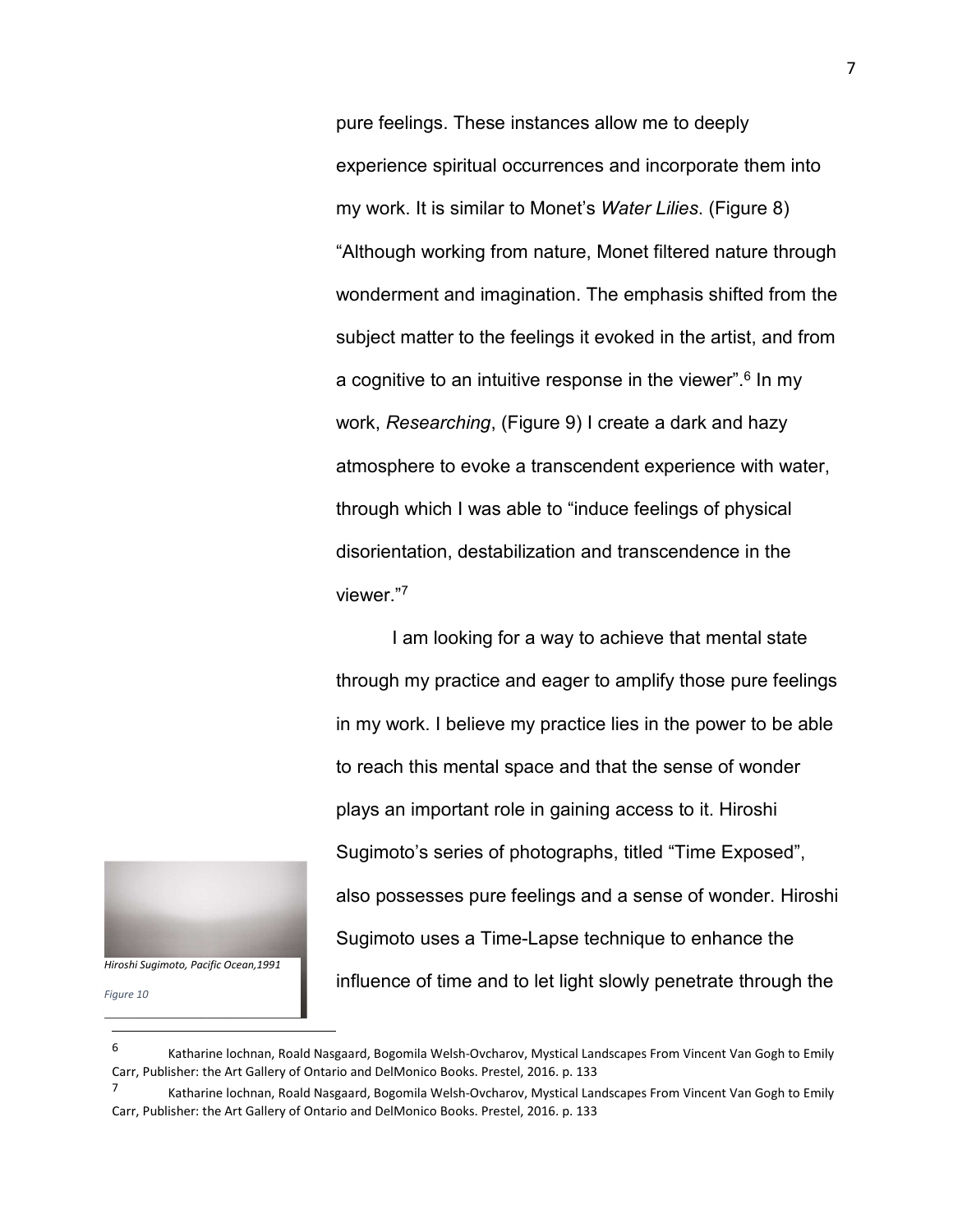surface of film, creating an image in which the subjects have been transferred into spiritual occurrences. He intends for the viewer to gain access to these occurrences and to open up to a world beyond utilitarian interests. Accordingly, the work inspires a departure from temporal looking and triggers a feeling of wonderment. The two elements in his work, sky and sea, function not only as representatives of memory, but also as the access point to the affective experience of the artist. (Figure 10) The boundary between ocean and sky is blurred and spread throughout the whole image by time. As Hiroshi Sugimoto stated: "A sea memory, I am quite sure that it's a memory of the sea. Not a cloud in the sky, a sharpedged horizon, waves surging in endlessly from beyond. When I saw that vista, it was as if something in my infant consciousness awakened from a long dream. I looked around...My life began from that moment".<sup>8</sup> While looking at his images, I seem to be facing an empty space. Although there is still limited information to portray the content of the moment, I have been placed in a position where I feel separated from reality and in a world where there is only time and space.

l 8

Simon Morley, The Sublime, Publisher: Whitechapel Gallery and The MIT Press, 2010. p.205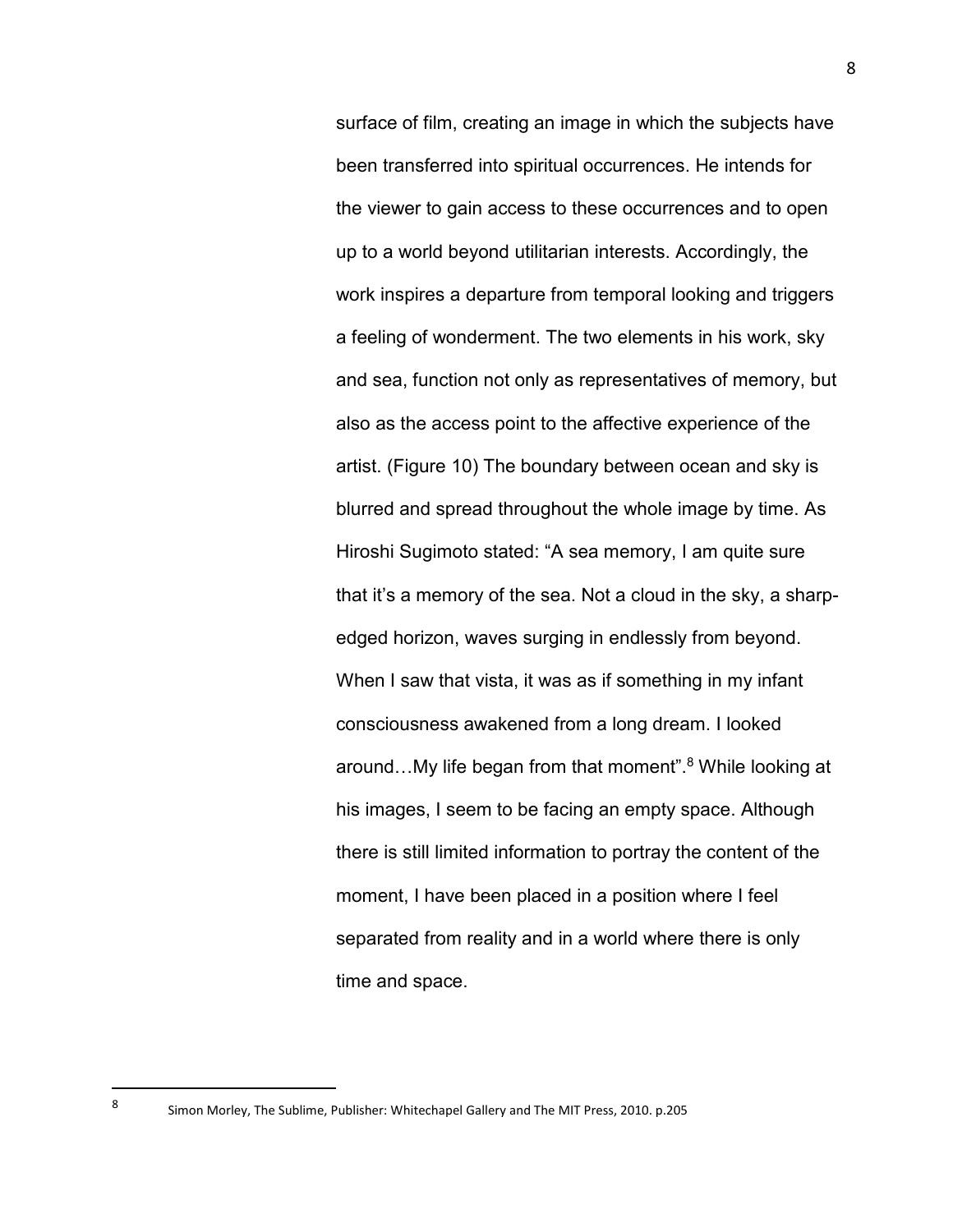## **LIGHT AND DARKNESS**

When I encounter a gloomy day, my mind seems to become filled with a heavy atmosphere; emotions become grounded and I have no clue of how to find the outlet, as if I am left in a world where there is an absence of light. I feel doomed during a dark day. My mind loses its focus and starts wandering without purpose. Then all of a sudden, dim light arrives in an unexpected way; my eyes start blinking and my mind feels inspired and eager to leave this unclear state. I see brightness and shadow are alternating through time, as if they are communicating to manifest their existence. No matter how subtle or how strong they choose to be, it becomes a stirring experience to feed my emotion. I want to stop time and to be surrounded by the light, as my mind has been softly affected by this experience, which drives me to consciously memorize this moment.

In general, people respond to darkness in a negative way because of its mysterious quality and heavy atmosphere. Psychologically, we are not prepared to go into a world that is full of darkness; we only want to stay in brightness for a clear view. For that reason, darkness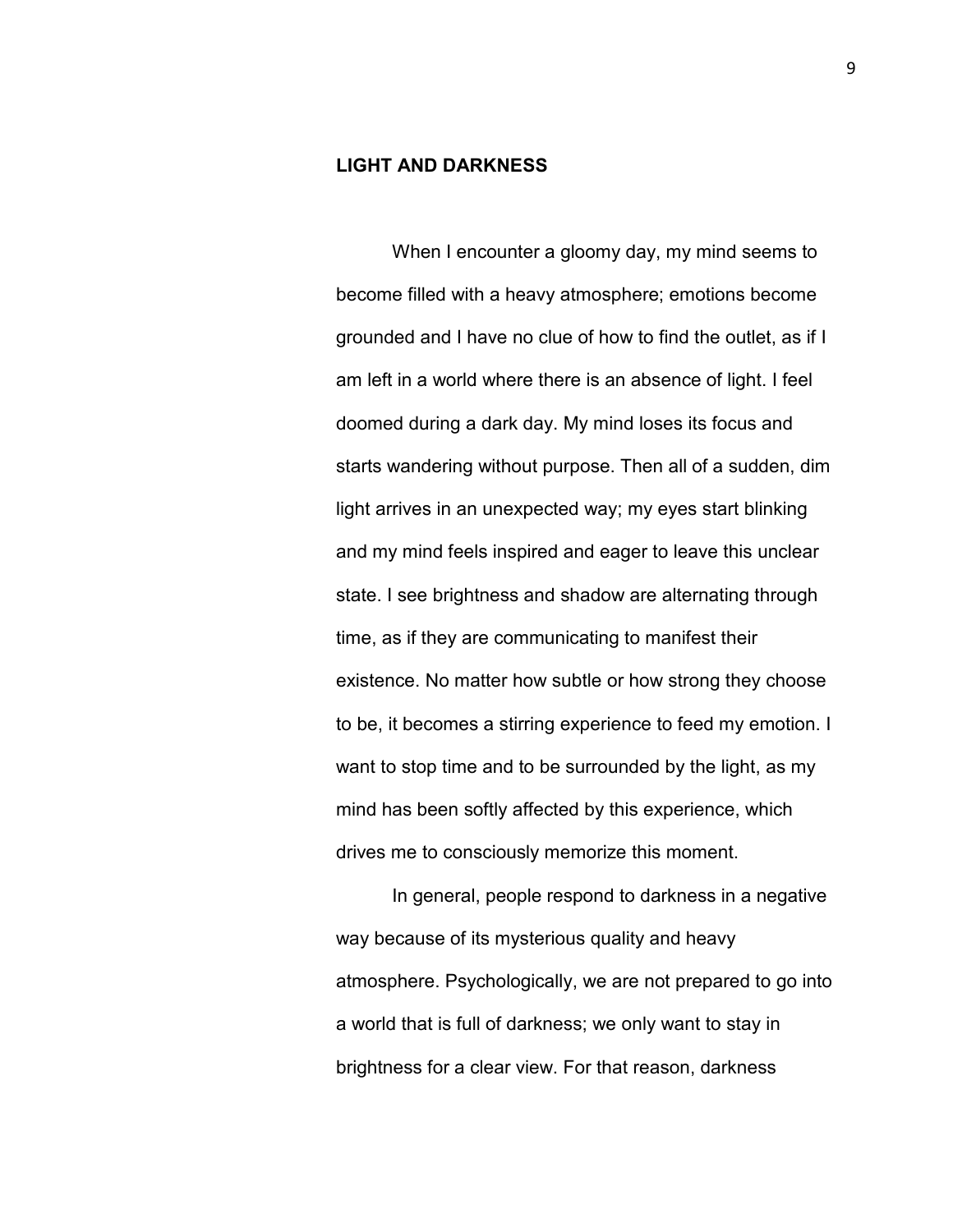sacrifices itself to make brightness important to life, which contributes to the belief that illumination is always meaningful and inspiring. From my point of view, there is no such boundary between light and shadow or illumination and darkness. In other words, darkness is just another form of light. Darkness and light softly interact with each other, neither demanding a loud participation nor leading to a specific emotional direction. However, my attention is drawn to these subtle differences because they increase the happening of spiritual occurrence in my mind. In addition, the gradient between light and darkness produces multiple layers of interpretation that pull me away from my present position, inspiring a sense of discovery that drives me to seek essences rather than answers.

Creating a surface that contains multiple layers is essential to my practice. The surface acts like a veil to disengage me from reading reality and allows my mind to moderate the darkness and the light. This surface also acts as a portal through which I can sense the richness under the dark tone and have my feelings affirmed. I can see the colors come through the darkness and it gradually loses its intensity. The light seems so subtle that I must stay longer to wait for it to grow stronger.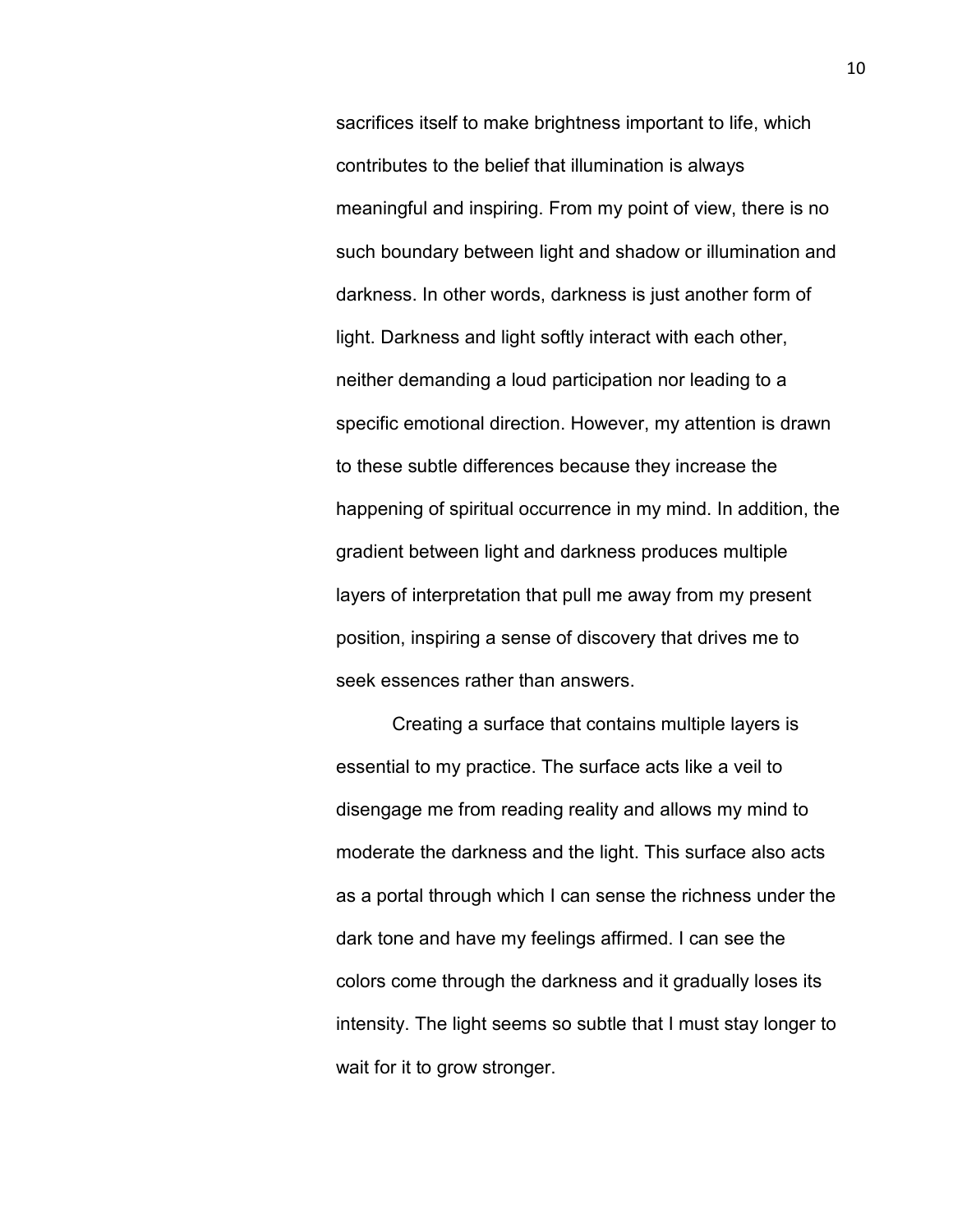

Mark Rothko, No. 207(Red over Dark Blue on Dark Gray), 1961 *Figure 11*



*Texas 1967* 

 *Figure 12* 

I define my painting process as "atmospheric promotion." In other words, I am attempting to build up an atmosphere through my practice where I am able to experience my emotion as softly silencing any overt commentary on those emotions while painting. As a result, there is no heavy brush stroke, no strong color contrast, only a still surface that conceals my activity and contains the emotional energy. On the other hand, I simply experience the light and the richness of the dark while manipulating the surface, which invites optical effects that enrich the atmosphere of my painting and informs me to reach the essence of the moment. Mentally, I feel intimate with the surface. As a response, the surface presents me with all the information to moderate those visual effects and to lead me to reach a balance between imagination and reality. My mind is penetrated by light and time simultaneously, and ultimately, finds its place to settle down.

I have the same experience when looking at Mark Rothko's painting. The rich color in his painting appears in a quiet way through a flat surface. (Figure 11) His works demand a specific setting in order for their complexity to be revealed. Rothko asks viewers to stay with his work longer, because the longer they look at the surface, the subtler the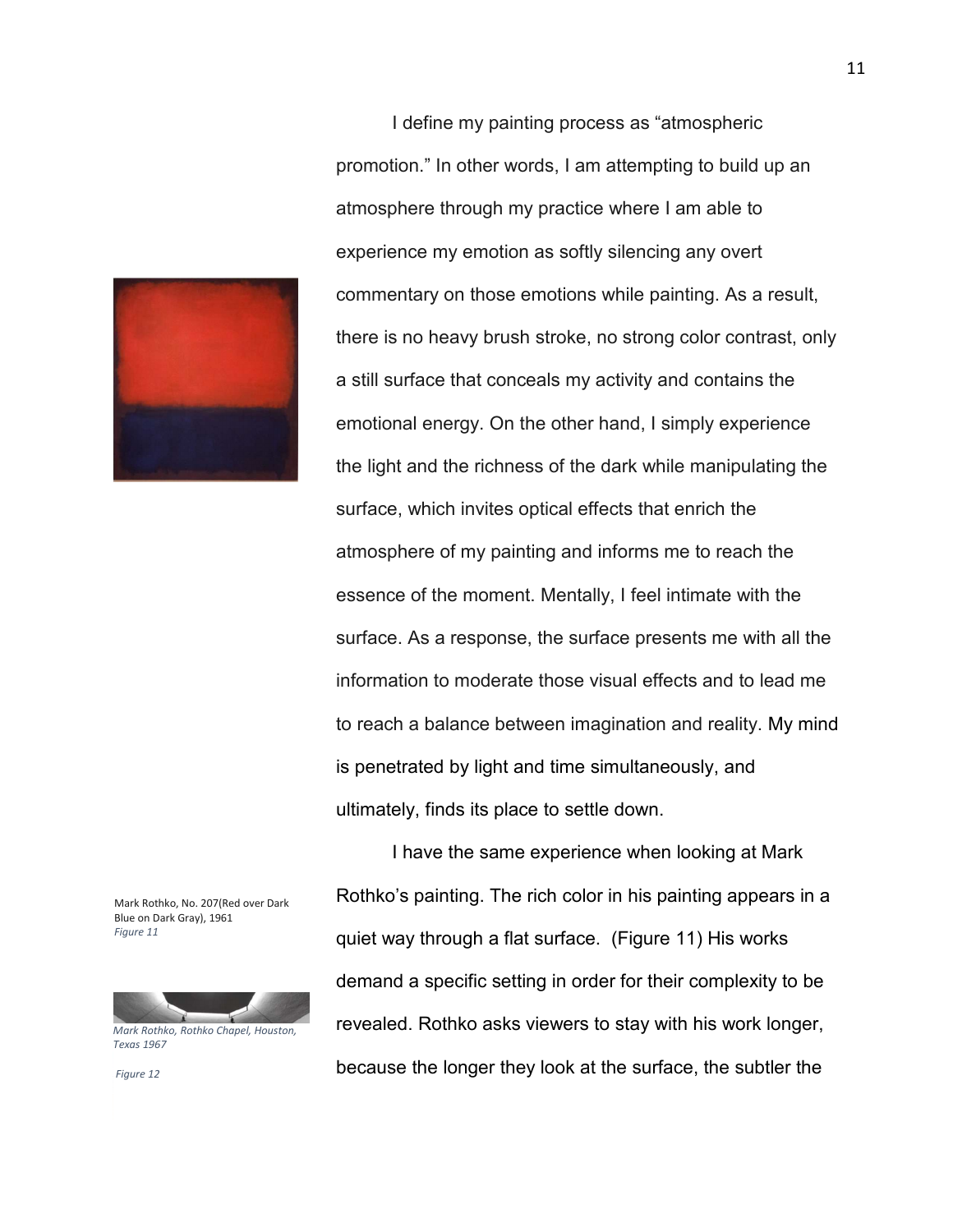color will become. (Figure 12) I see those subtle brushstrokes gently showing up mixed with dim light during a long time watching. The optical effect improves the intensity of the color, but also introduces a sense of time and space to its surface, by which the flat surface becomes active and an atmosphere emerges that requires the viewer's engagement.

#### **CONCLUSION**

Daily reality is ordinary. However, as we start consciously sensing those moments from everyday life, the sound, the smell, and the light and darkness, we will realize there is always something that possesses the potential to initiate a spiritual event. In this state, intellect and logic neither contribute to explaining the happening nor help support the process of thinking. Rather, we have to sidestep ourselves to remove the very condition of our subjectivity and be open to what happens in order to experience the intensity of the spiritual occurrence. In fact, more or less, we have all encountered the experience of being affected, which invites meaning to ordinary life and makes us feel inspired. As an artist, my work aims to create moments of unknowing by promoting evidence of affective experience and translating them. People will become aware of their feelings by experiencing the offered moment, where nothing may be new, yet it's different. I want to position the viewer to sense wonderment and disorientation,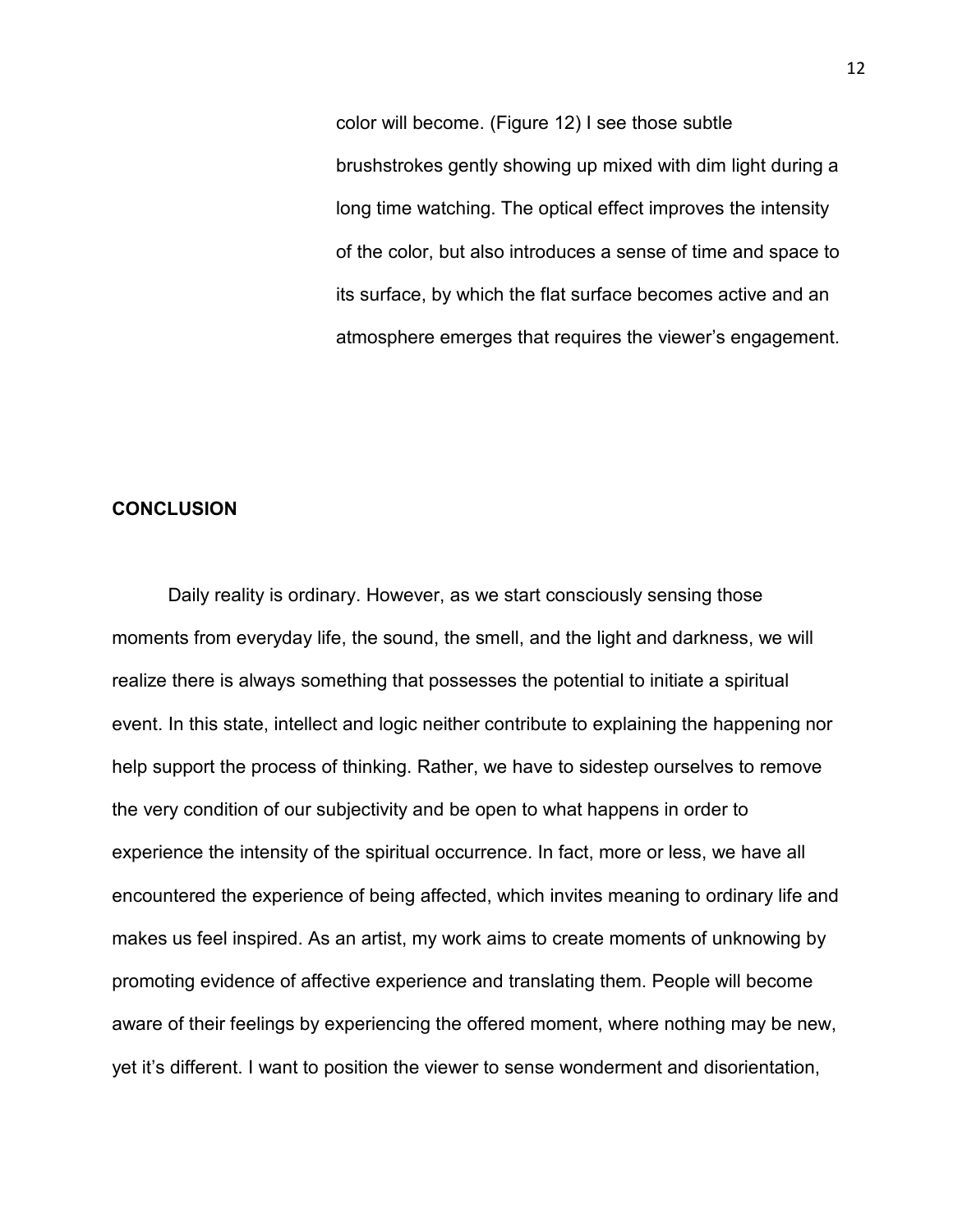and to bring his or her experience to the contexts I present. However, selecting moments that are able to trigger an affective experience depends on a very personal perspective. The subject matter in my work always contains a universal meaning that can help my practice avoid the disturbance of cultural barrier in order to reach a common ground.

#### **BIBLIOGRAPHY**

Simon O'Sullivan, The Aesthetics of Affect: thinking art beyond representation, Publisher: ANGELAKI journal of the theoretical humanities volume 6 #3, December 2001

Simon Morley, The sublime, Publisher: Whitechapel Gallery and The MIT press, 2010,

Eric Shouse, Feeling, Emotion, Affect, Publisher: M/C Journal: "Feeling, Emotion, Affect" Volume 8 #6, December, 2005

Katharine Lochnan, Mystical Landscapes: From Vincent Van Gogh to Emily Carr, Publisher: The Art Gellery of Ontario and DelMonico Books. Prestel, 2016

Kathleen Stewart, Ordinary Affects, Publisher: Duke University Press, 2007